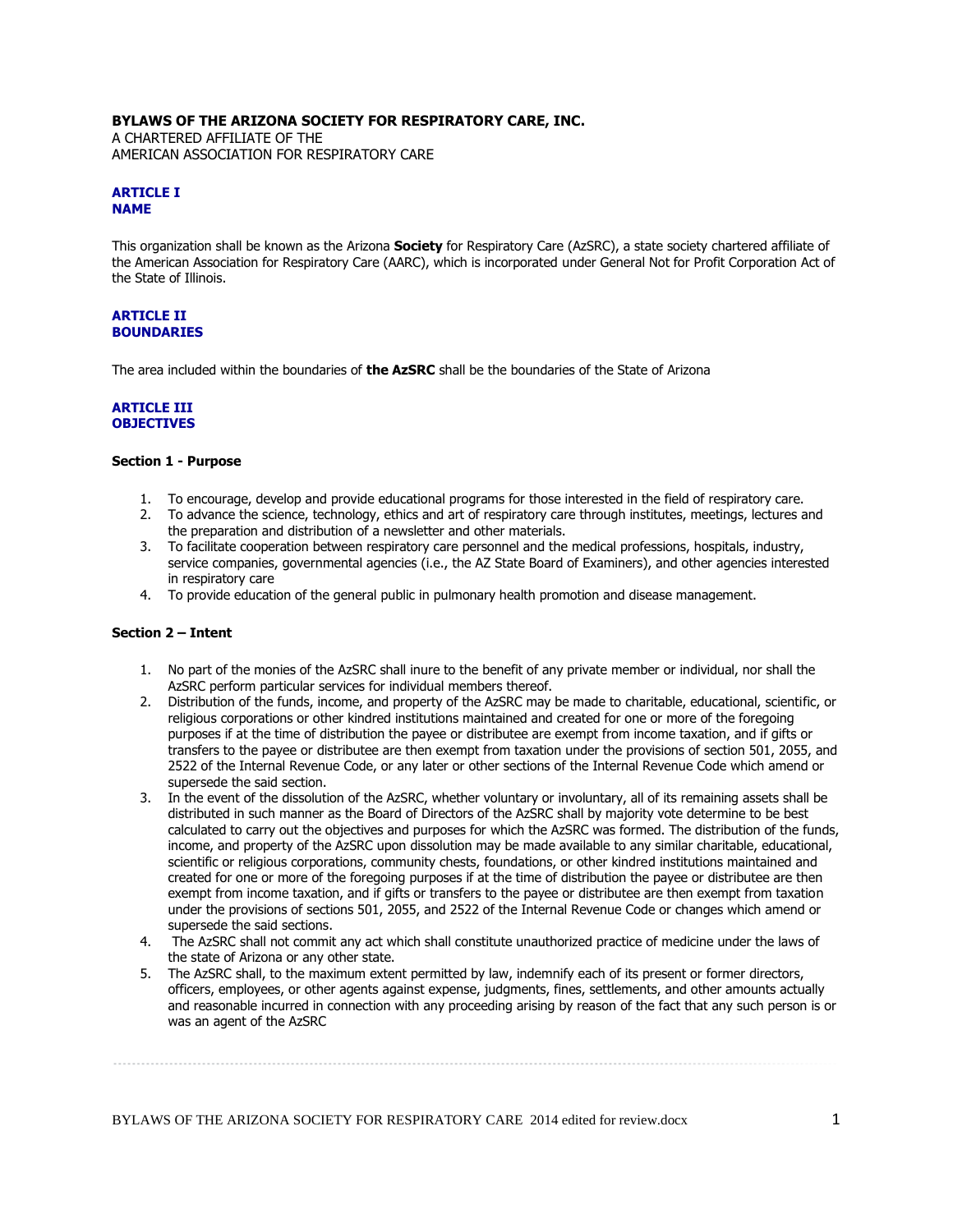#### **ARTICLE IV MEMBERSHIP**

#### **Section 1: Classifications**

The membership of the AzSRC shall include three (3) classifications: active member, associate member and special member as per the Bylaws of the AARC.

### **Section 2: Qualification**

membership in the AzSRC if he is a member of the AARC as specified in the AARC Bylaws, Article III - Membership, provided his/her place of employment is within the defined boundaries of the AzSRC.

## **ARTICLE V FISCAL YEAR**

The fiscal year of the AzSRC shall be from January 1 through December 31.

## **ARTICLE VI OFFICERS AND DIRECTORS**

## **Section 1: Officers**

The officers of the AzSRC shall be: President, Immediate Past President, Vice President, Secretary, Treasurer, Delegates, and in alternate years a President elect (who automatically succeeds to the presidency when the president's term expires). The officers shall be elected by popular vote of the Active members and be recognized as the Executive Committee.

#### **Section 2: Directors**

There shall be four (4) Directors. The Directors shall be elected from the Active membership by popular vote.

#### **Section 3: Vacancies in Office**

- 1. Any vacancy that occurs on the Executive Committee, with the exception to the President, Immediate Past-President and Delegate shall be filled by qualified members appointed by the Board of Directors. Individuals so elected shall serve until the next election.
- 2. In the event of a vacancy in the Office of President, the Immediate Past-President shall become acting President to serve the unexpired term and then shall serve his successive term as Past-President.
- 3. In the event of a vacancy in the Office of President-Elect the Immediate Past -President shall assume the duties<sub>7</sub> but not the office, of the President-Elect, as well as his own duties until a special election is held to fill the office.
- 4. In the event of a vacancy in the office of Vice-President, Secretary or Treasurer or Director, the Board of Directors shall appoint a qualified **AzSRC** member to fill the vacancy.
- 5. An elected President-Elect shall serve until the next election and then automatically accede to the presidency.
- 6. If there is a delegate vacancy, a special election will be held
- 7. If there is a vacancy in the office of Immediate Past-President, the most recent Immediate Past-President will assume the office.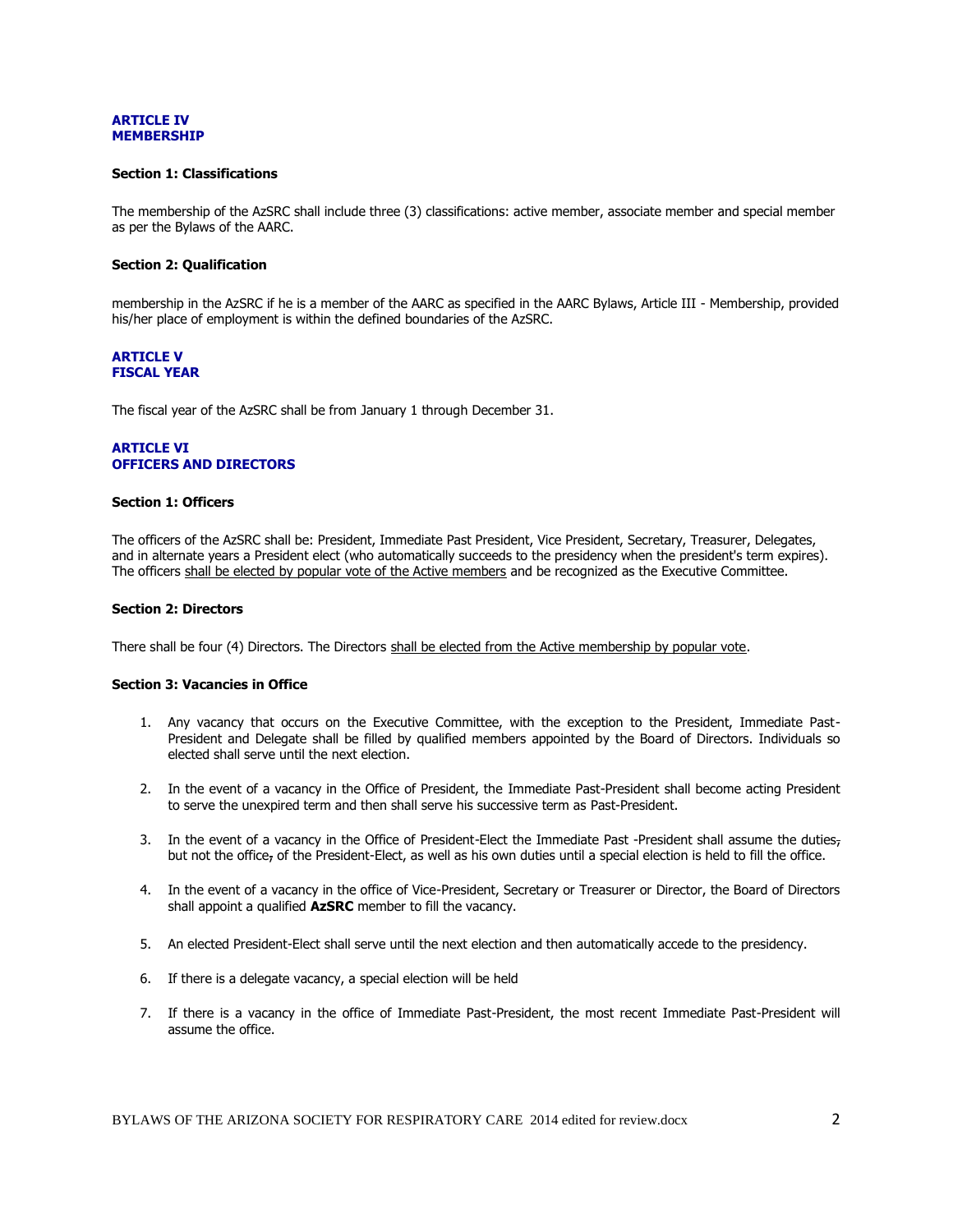## **Section 4: Terms of Office and Duties of Officers**

### 1. **President**

The term of office for the President shall be a four (4) year commitment. The President-elect shall complete immediate successive full terms for the offices of President-elect (1year), President (2 years), and Immediate Past President (1 year) before being eligible to serve a successive term in any other elected office. The President shall be the chief executive officer of the **AzSRC**: The President shall preside at the annual business meeting and all meetings of the Board of Directors; prepare an agenda for the annual business meeting and submit it to the membership not fewer than thirty (30) days prior to such a meeting in accordance with ARTICLE XIII of these Bylaws; prepare an agenda for each meeting of the Board of Directors and submit it to the members of the Board not fewer than fifteen (15) days prior to such a meeting; appoint standing and special committees subject to approval of the Board of Directors; be an ex-officio member of all committees except the Elections and Nominations Committees; present to the Board of Directors and membership an annual report of the **AzSRC**'s activities and inform the President-Elect and Vice-President of all the **AzSRC**'s activities. The President shall, with the Treasurer, be responsible for disbursement of all the **AzSRC** funds.

## 1. **President-Elect**

The term of office for President-elect shall be for one (1) year, elected every other year corresponding to the second year of the President's term. The President-Elect shall accede to the office of President when the President's term ends. The President-Elect shall perform such other duties as dictated by the Board of Directors.

## 2. **Immediate Past-President**

The term of office for the Immediate Past-President shall be for one (1) year. The Immediate Past-President shall perform such duties as assigned by the President or the Board of Directors.

3. **Vice-President** The term of office for the Vice-President shall be for one (1) year alternating every other year with the election of the President elect. and shall perform such other duties as assigned by the President or Board of Directors. The Vice-President shall be a member of the Bylaws Committee.

## 4. **Treasurer**

The term of office for the Treasurer shall be for two (2) years. The Treasurer shall: have charge of all funds and securities of the **AzSRC,** endorsing checks, notes or other orders for the payment of bills; disbursing funds as authorized by the Board of Directors and/or in accordance with the adopted budget; and depositing funds as the Board of Directors may designate. The Treasurer shall see that full and accurate accounts are kept and make a written financial report at every regularly scheduled meeting of the Board of Directors. At the expense of the **AzSRC**, the Treasurer shall be bonded in an amount determined by the Board of Directors and with the President; the Treasurer shall be responsible for disbursement of all the AzSRC funds.

#### **5. Secretary**

The term of office for the Secretary shall be for two (2) years. The Secretary shall: have charge of keeping and, performing all duties as assigned by the President or the Board of Directors.

#### **Section 5: Voting**

Each position of the Board of Directors shall have one (1) vote (except President, who votes only in case of a tie). Proxies will be accepted on specific issues submitted to the Secretary at the beginning of the meeting and approved by the Board.

## **ARTICLE VII BOARD OF DIRECTORS**

#### **Section 1: Composition and Powers of the Board of Directors**

- a. The executive government of the AzSRC shall be vested in a Board consisting of the members of the Executive Committee and the Directors.
- b. The President shall be the Chairman and Presiding officer of the Board of Directors. The President shall invite such individuals to the meeting of the Board as deemed necessary who shall have the privilege of voice, but not vote.
	- a. Community/ Public/ Industry/ Member
	- b. Student Member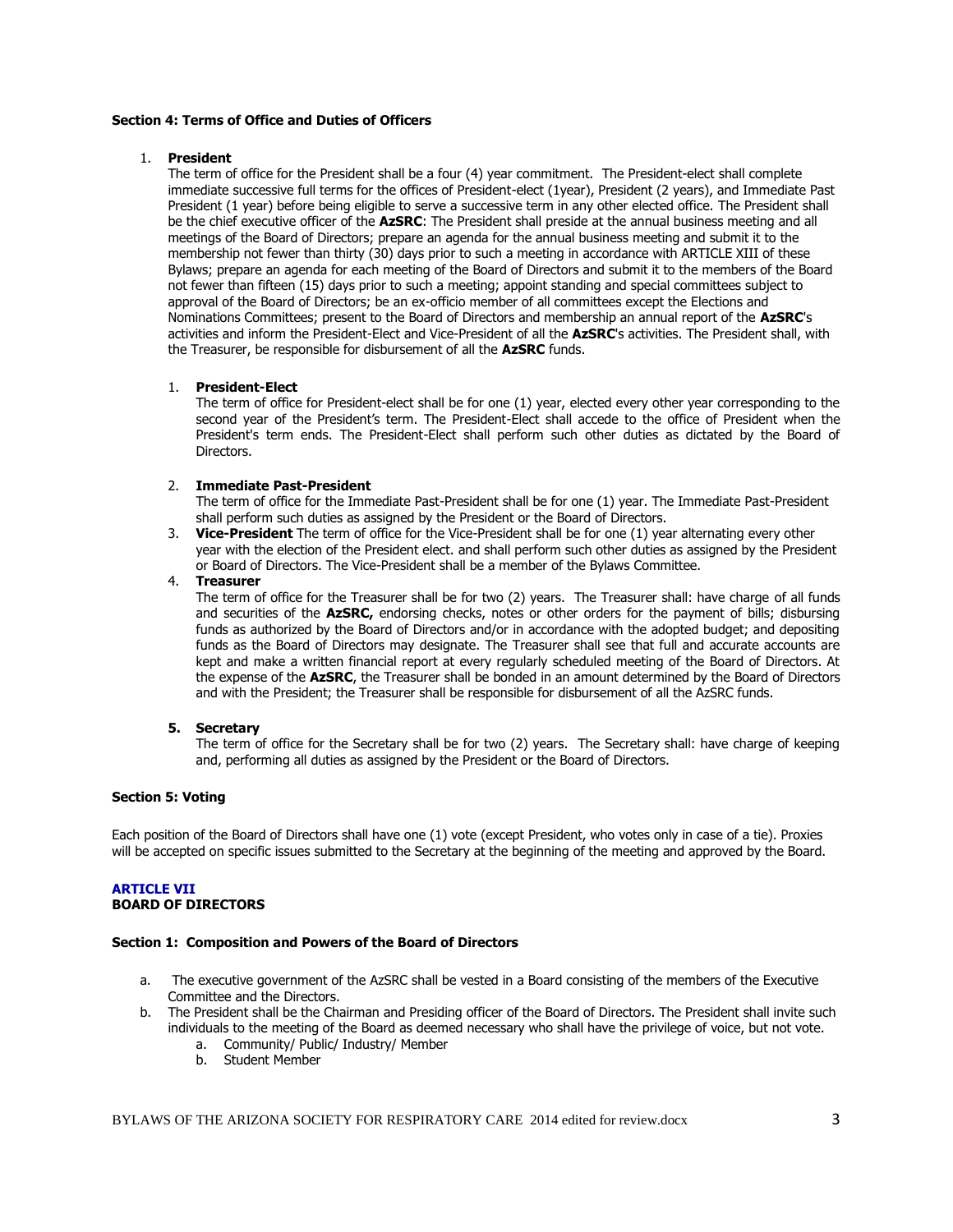- c. The Board of Directors shall have the power to declare an office vacant by two-thirds (2/3) vote, upon refusal or neglect of any member of the Board to perform the duties of that office, or any conduct deemed prejudicial to the AzSRC. Written notice shall be given to the member that the office has been declared vacant.
- d. The Board of Directors has the power to conduct a phone or electronic vote via the President of the members of the Board. Results of a phone vote shall be tallied by the President and ratified by the Board of Directors at the next regular meeting.
- e. The Executive Committee shall also function as the Budget and Audit Committee

## **Section 2: Executive Committee**

- 1. The Executive Committee shall consist of the President, President-Elect, Vice-President, **Immediate Past-**President, Secretary, Treasurer and Delegates. They shall have the power to act for the Board of Directors between meetings of the Board of Directors and such action shall be subject to ratification by the Board at its next meeting.
- 2. The President shall be chairman and presiding officer of the Executive Committee.

## **Section 3: Dutie**s

- 3. Supervise all business and activities of the **AzSRC** within the limitations of these Bylaws
- 4. Adopt and rescind standing rules of the **AzSRC**
- 5. Notify the Medical Advisor of all such meetings and actions as are deemed pertinent
- 6. Perform such other duties as may be necessary or appropriate for the management of the AzSRC.

#### **Section 4: Meetings**

The **Board of Directors** shall hold not less than one (1) meeting during the calendar year. These meeting (s) can be held via conference call, Skype, or in person. The first meeting of each calendar year shall be in person to facilitate swearing in of board members.

- 1. Special meetings of the **Board of Directors** shall be called by the President at such times as the business of the **AzSRC** shall require, or upon written request of **the majority of the members of the Board of Directors** filed with the President and Secretary of the **AzSRC**.
- 2. A majority of the **Board of Directors** shall constitute a quorum at any meeting of the **AzSRC**.

#### **Section 5: Mail Vote/Electronic Vote**

Whenever, in the judgment of the **Board of Directors**, it is necessary to present any business to the membership prior to the next regular or annual meeting, the **Board of Directors** may, unless otherwise required by these bylaws, conduct a vote of the membership by mail or electronically. The question thus presented shall be determined according to the majority of valid votes received electronically or by mail within thirty (30) days after the date of such submission, except in the case of constitutional amendment or change in the bylaws amendments when a two-thirds (2/3) majority of the valid votes is required. Any and all action approved by the members in accordance with the requirements of this article shall be binding upon each member thereof. Any amendment to the bylaws of this state **AzSRC** shall be presented to the membership at least sixty (60) days prior to mail or electronically vote, as provided in Article XIX of these bylaws concerning amendments.

## **ARTICLE VIII DELEGATES TO THE HOUSE OF DELEGATES**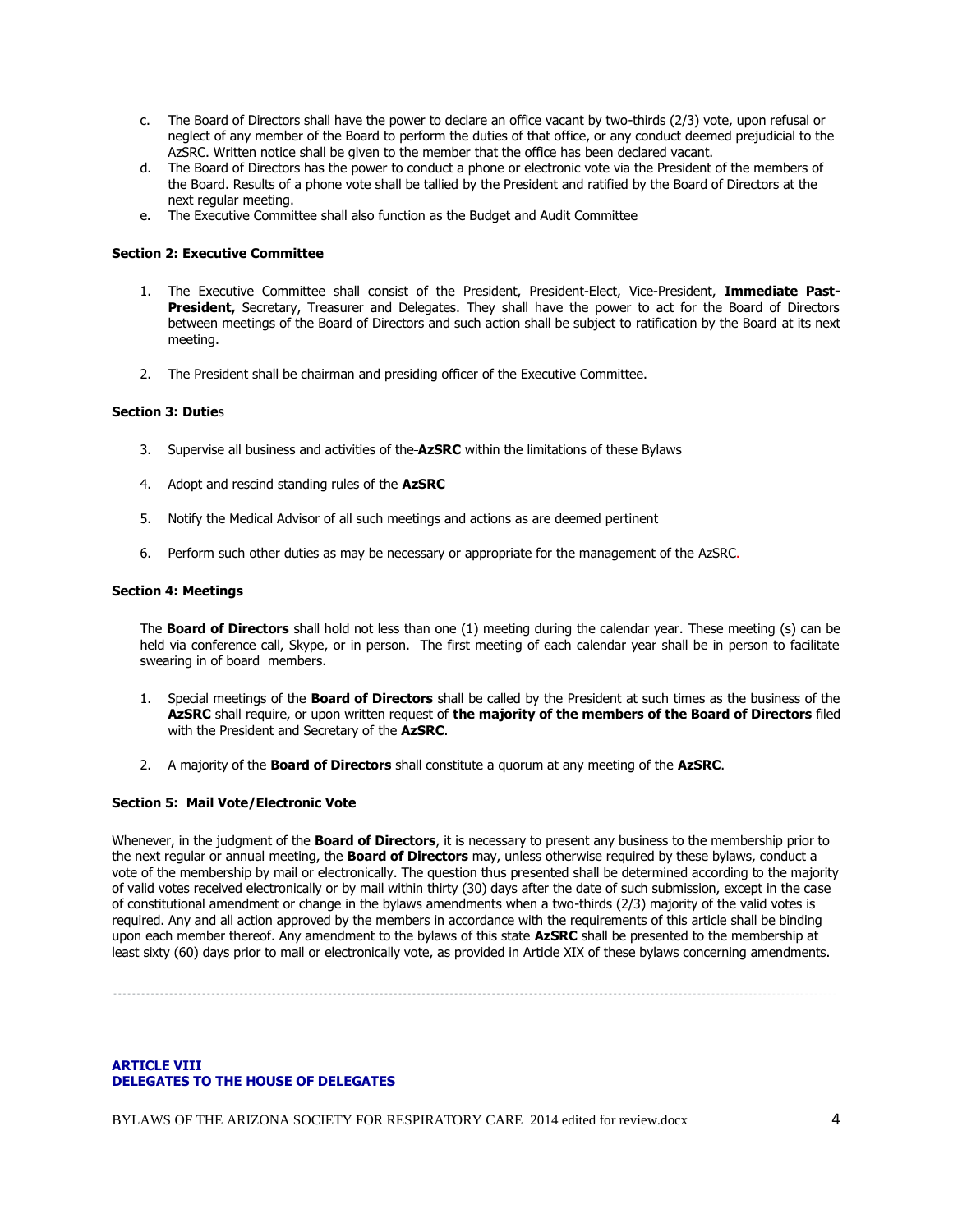### **Section 1: Election**

Delegates of **the AZSRC** to the House of Delegates of the AARC shall be elected as specified by the AARC Bylaws.

### **Section 2: Duties of the Delegates**

The duties of the Delegates shall be specified by the Bylaws of the AARC. Except for the office of Immediate Past-President, the members of the delegation may not hold concurrent office on the Board of Directors.

#### **Section 3: Succession of Delegates**

No person may serve more than two (2) consecutive terms in the House of Delegates. The delegates shall be elected for the term of four (4) years - one delegate shall be elected every two years.

## **ARTICLE IX AZSRC**

## **MEDICAL ADVISOR**

The **AZSRC** shall have at least one (1) Medical Advisor who shall conform to Article VIII, Section 3 of the AARC Bylaws.

## **ARTICLE X NOMINATIONS AND ELECTIONS**

#### **Section 1: Nominations Committee**

The Nominations Committee will be chaired by the President or President-Elect (or their designee) and will present a slate of nominees to the Board of Directors at least sixty (60) days prior to the annual meeting.

#### **Section 2: Nominations**

- 1. The Nominations Committee shall place in nomination for each of the officers to be elected, the names of two (2) or more persons.
	- a. In the event the nominations committee is unable to secure at least two eligible nominees for any open board position, the nominations committee shall petition the Board of Directors for guidance.
- 2. Only active members in good standing shall be eligible for nomination.
- 3. All nominees will sign a form listing the duties required of any nominated position. Their signature indicates their willingness to serve in a position and perform those duties.
- 4. The Nominations Committee shall provide a pertinent biographical sketch of each nominee's professional activities and services to the organization, all of which will be part of the ballot.
- 5. On written petition of at least twenty-five (25) active voting members for any office of the society AzSRC, not less than ninety (90) days prior to the annual meeting, any other member or members may be nominated; if a nominating petition is so filed, such further nominations shall be placed on the ballot.
- **6.** The Nominee for the Delegate shall have held a previous elected executive committee position in the AzSRC Board of Directors.

## **Section 3: Ballot.**

1. The Nominations Committee's slate and biographical sketches shall be mailed or electronically sent to every active AzSRC member in good standing and eligible to vote at least forty-five (45) days prior to the annual meeting.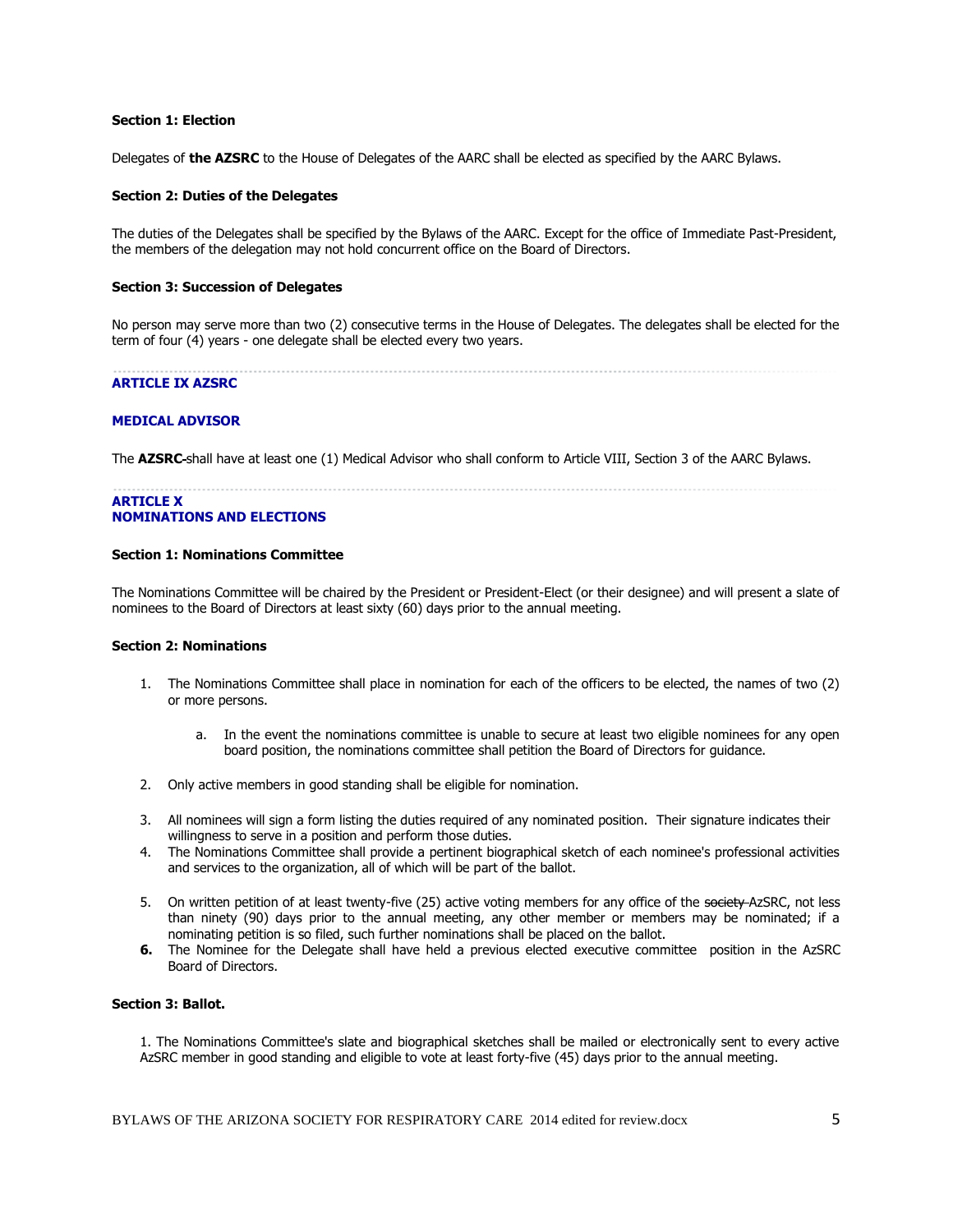2. The AzSRC's vote shall be sent by U.S. Postal mail or secured electronic mail and the list of nominees shall be so designed as to be a secret mail ballot with provisions for write-in votes.

3. The ballots shall be proxies which will authorize the secretary to vote at the annual meeting in accordance with the directions of the members.

4. The Board of Directors shall declare a date of record for members who will be eligible to cast a ballot in each election.

## **Section 4: Elections Committee**

- 1. The President shall appoint an impartial Elections Committee which shall be chaired by the President-Elect or other board member who is not on the ballot for the given year. The committee will receive ballots and verify and tabulate ballots and report the results in writing to the elections chairman.
- 2. Elections shall be decided by a plurality of votes cast. The minimum number of votes cast for a valid election shall be one-tenth (1/10) of the active members of the AZSRC. A tie shall be decided by lot.

## **ARTICLE XI AZSRC BUSINESS MEETING**

#### **Section 1: Date and Place**

- 1. The **AzSRC** shall hold an annual business meeting in the fourth quarter of each calendar year; additional business meetings may be held as required to fulfill the objectives of the **AzSRC**.
- 2. The date and place of the annual business meeting and additional business meetings shall be decided in advance by the Board of Directors. In the event of a major emergency, the Board of Directors may cancel the scheduled meetings and set a new date and place.

## **Section 2: Purpose**

- 1. The annual business meeting shall be for the purpose of receiving annual reports of officers and committees, reporting the results of the election, and for other business brought by the President or Board.
- 2. Additional business meetings shall be for the purpose of receiving reports and for other business brought by the Board.

#### **Section 3: Notification**

Written notification by mail or electronically of the time and place of the annual business meeting shall be **available** to all members of the **AzSRC** not fewer than ninety (90) days prior to the meeting. An agenda for the annual business meeting shall be **provided** to all members not fewer than thirty (30) days prior to the annual business meeting.

### **Section 4: Quorum**

A majority of the voting members of the Board shall constitute a quorum at any duly called business meeting.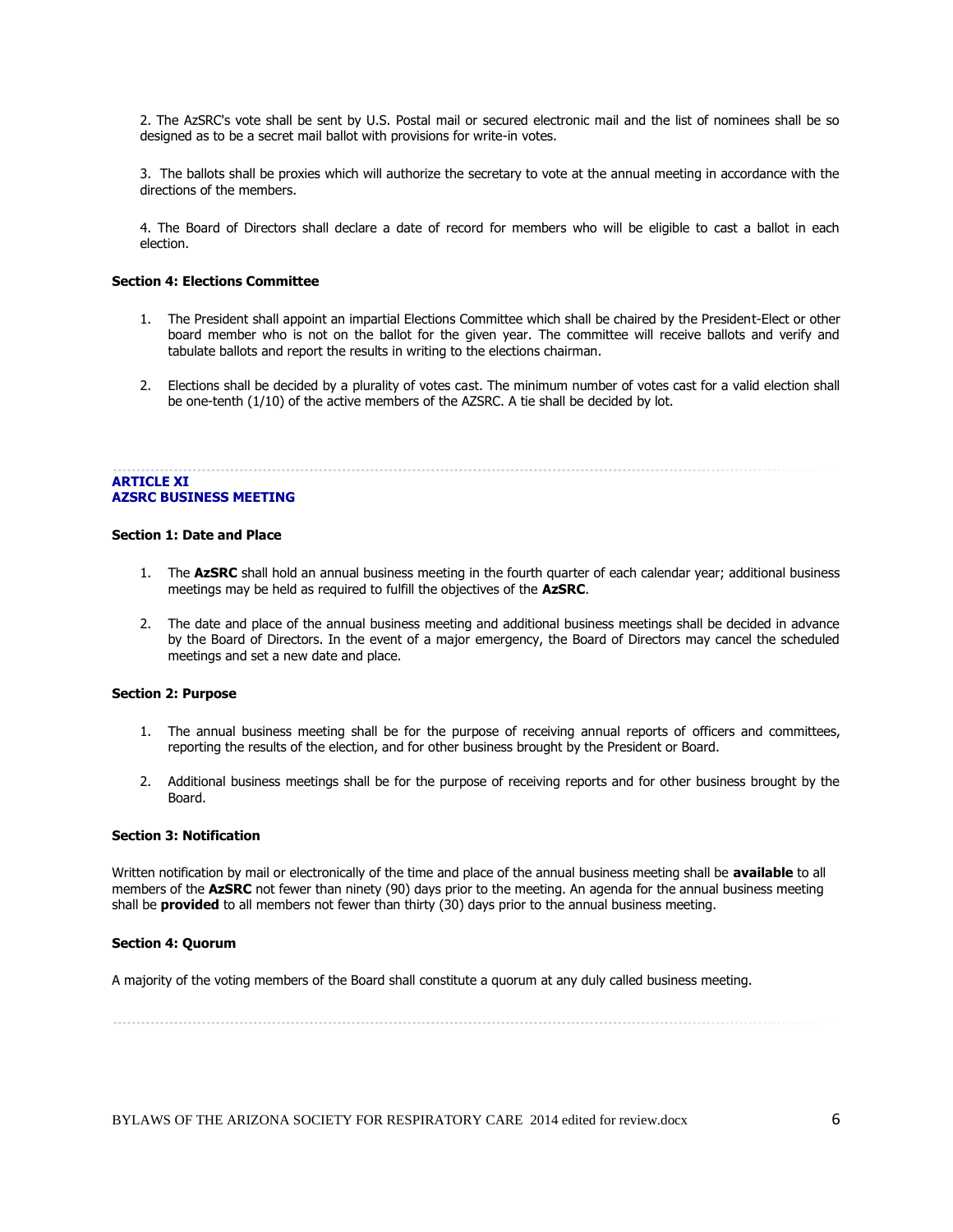### **ARTICLE XII SPECIAL VOTES**

## **Section 1: Electronic Mail Votes FOR THE BOARD OF DIRECTORS**

Whenever, in the judgment of the President or the Board of Directors, it is necessary to reach a consensus among the Board members to enable the President or designees to proceed upon a plan of action between formal meetings, an electronic mail vote may be called. The conclusion of this vote is not intended to adopt an official statement or resolution. . All attempts to notify Board members shall be backed up by electronic mail, noting the issue to be decided and the date of the actual vote. A conference call may occur for the purposes of discussion only. A minimum of 24 hours shall lapse between the initial notification and the actual vote. A record of voting notification will be maintained by the Board member initiating the vote. Two-thirds (2/3) of the Board (8 members) must vote. Six of those voting must be in agreement to pass or defeat the issue. All results of electronic mail votes shall be recorded and ratified at the next Board meeting.

## **Section 2: Votes for General Membership**

Whenever, in the judgment of the Board of Directors, it is necessary to present any business to the membership prior to the next regular or annual business meeting, the Board of Directors may, unless otherwise required by these Bylaws, instruct the Elections Committee to conduct a vote of the membership by mail or electronically. The questions thus presented shall be determined according to a majority of the valid votes received by mail or electronically within thirty (30) days after the date of such submission. Any and all action approved by the members in accordance with the requirements of this Article shall be binding upon each member thereof. Any amendment(s) to the Bylaws of this **AzSRC** shall be presented to the membership at least sixty (60) days prior to a mail or electronic vote, as provided in Article XIX of these bylaws concerning amendments.

## **ARTICLE XIII COMMITTEES**

#### **Section 1: Standing Committees**

The members of the following Standing Committees shall be appointed by the President, subject to the approval of the **Board of Directors**, to serve for a period of one (1) year, except the Continuing Education and Program Committees shall be for two (2) years.

- 1. Membership
- 2. Budget and Audit
- 3. Elections
- 4. Nominations
- 5. Program
- 6. Education /Awards
- 7. Bylaws
- 8. Publications
- 9. Public Relations
- 10. Continuing Education Approval
- 11. Legislative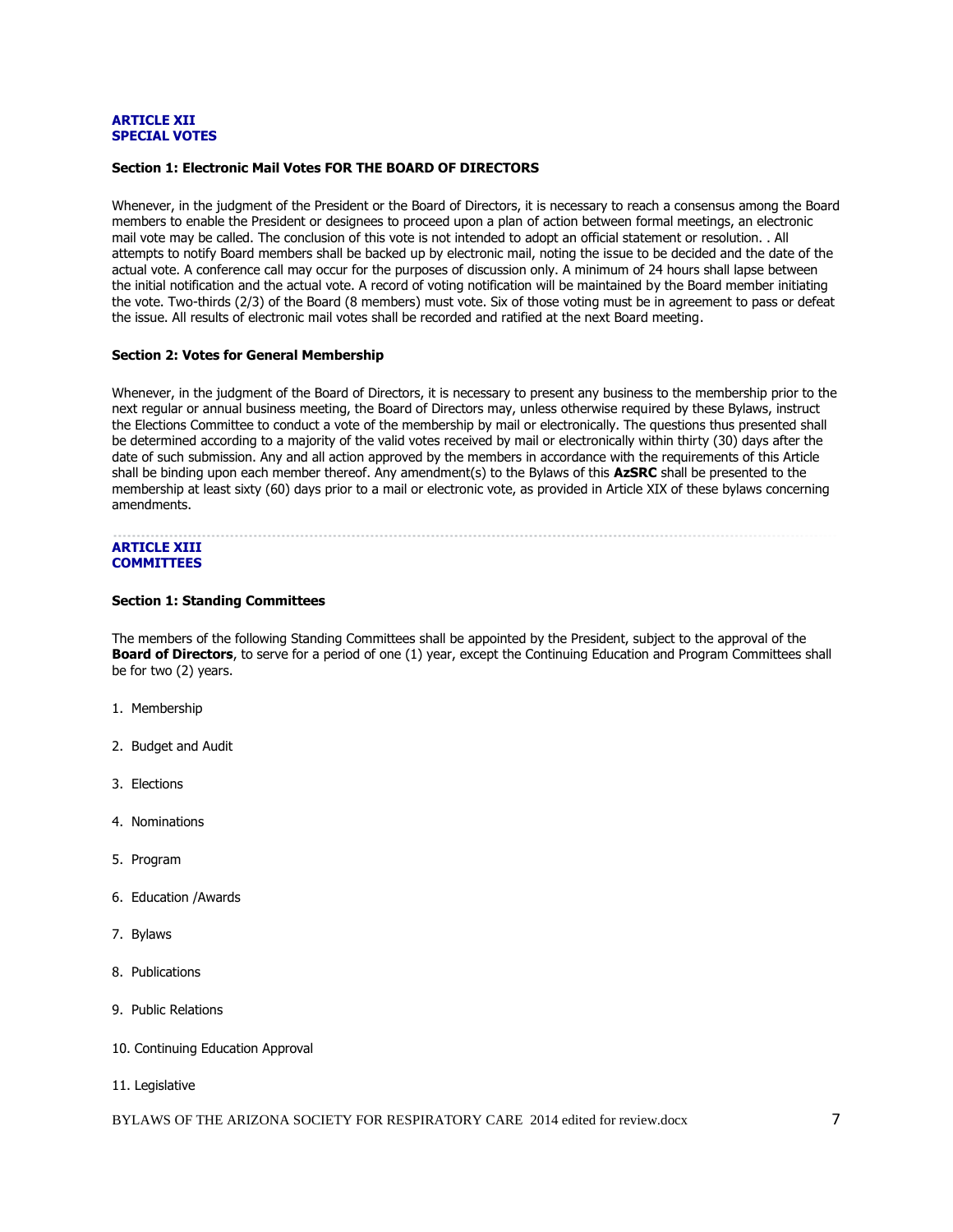## **Section 2: Special Committees and Other Appointments**

Special committees may be appointed by the President.

### **Section 3: Committee Chairman's Duties**

- 1. The President shall appoint the Chairman of each committee.
- 2. The Chairman of each committee may recommend prospective committee members to the President. When possible, the Chairman of the previous year shall serve as a member of the new committee.
- 3. The Chairman of each committee shall confer promptly with the members of that committee on work assignments.
- 4. All committee reports shall be made in writing and submitted to the President and Secretary of the **AzSRC** at least ten (10) days prior to the meeting at which the report is to be read.
- 5. Non-members or physician members may be appointed to the committees as consultants. The President shall request recommendation for physician appointments from the Medical Advisor(s).
- 6. Each Committee Chairman requiring operating expenses shall submit a budget for the next fiscal year to the Budget and Audit Committee.

#### **ARTICLE XIV DUTIES OF COMMITTEES**

#### **Section 1: Membership**

This Committee shall consist of at four (4) members - one of the delegates shall serve as chair. Members shall investigate ways in which the **AzSRC** can serve its members.

## **Section 2: Budget and Audit Committee**

This committee shall be composed of the Executive Committee who shall assist the Treasurer in preparation of the annual budget and shall oversee the disbursement of the **AzSRC**'s funds.

#### **Section 3: Elections Committee**

- 1. This committee is chaired by the President-Elect. During years where there is no president elect, the Vice president would serve as the committee chair.
- 2. This committee shall receive ballots for all elections held during the calendar year, verify the eligibility of each ballot, and tally the votes cast.
- 3. This committee shall consist of three (3) Active members.

## **Section 4: Nominations Committee**

- 1. This committee shall consist of the President or President-Elect (or their designee) and three (3) other Active members.
- 2. This committee shall prepare for approval by the Board of Directors a slate of candidates.
- 3. It shall be the duty of this committee to make final critical appraisal of candidates to see that the nominations are in the best interests of the AARC and the state **AzSRC** through consideration of personal qualifications and geographical representation as applicable.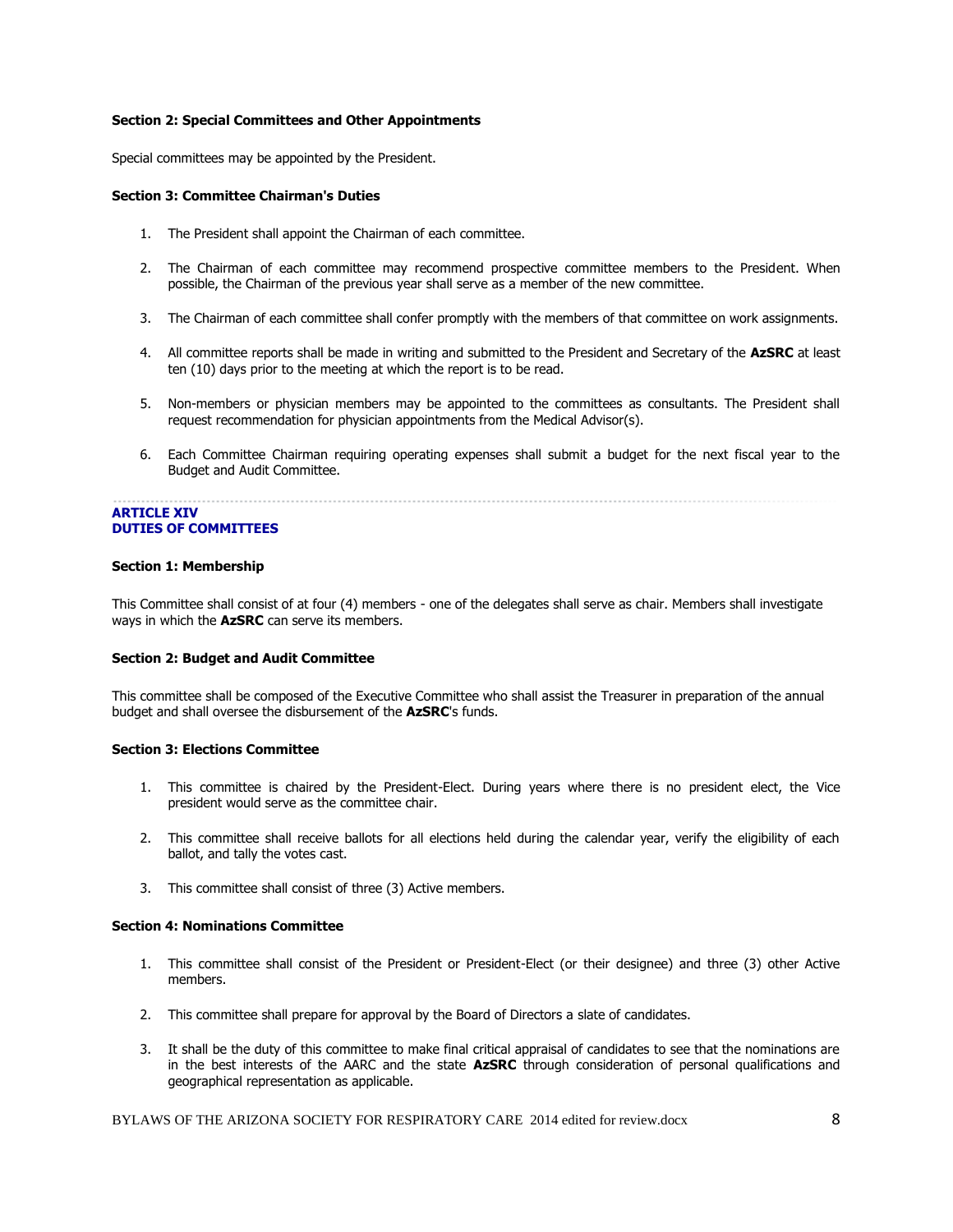## **Section 5: Program Committee**

- 1. This Committee shall consist of at least five (5) members, including a member of the Board of Directors, and be so constructed as to provide experienced members for program planning.
- 2. The Medical Advisor(s) or designee will be a consultant member of this committee.
- 3. This committee shall plan and present at least one (1) state-wide seminar annually.

## **Section 6: Awards Committee**

- 1. This committee shall consist of **a member of the Board of Directors and** at least **three (3)** Active Members and be constructed and rotated so as to guarantee a core of experienced members.
- 2. The committee shall support the concepts of health promotion and disease prevention, and work for their inclusion in traditional curricula whenever possible.
- 3. This committee shall recommend recipients of all **AzSRC** awards and scholarships.

## **Section 7: Bylaws Committee**

- 1. This committee shall consist of three (3) members, one (1) of whom shall be the Vice-President of the **AzSRC**, with two (2) members appointed annually.
- 2. This committee shall receive and prepare all amendments to the Bylaws for submission to the **Board of Directors**.

## **Section 8: Publications Committee**

- 1. This committee shall consist of **a member of the Board of Director and** at least **two (2)** members**.**
- 2. This committee shall be responsible for the publication and distribution of an **AzSRC** newsletter and all other publications of **the AzSRC**.

## **Section 9: Public Relations Committee**

- 1. This committee shall consist of at least three (3) members, one (1) of whom shall be the Vice-President.
- 2. This committee shall be concerned with the dissemination of information concerning respiratory care and/or **the AzSRC** to the public, hospitals, and other organizations.

## **Section 10: Continuing Education Committee**

- 1. This committee shall consist of no more than three (3) members appointed by the **Board of Directors**.
- 2. This Committee is concerned with the review of all applications for continuing education units and **AzSRC** bylaws and the approval of materials meeting the criteria adopted by the Board of Respiratory Care Examiners. This committee will also be responsible for the maintenance of records generated in the course of these duties and the provision of continuing education documents.

## **Section 11: Legislative Committee**

- 1. This committee shall be composed of **at least three (3) members one of whom must be a member of the Board of Directors.**
- 2. This committee shall propose an annual legislative agenda to the **Board of Directors**.